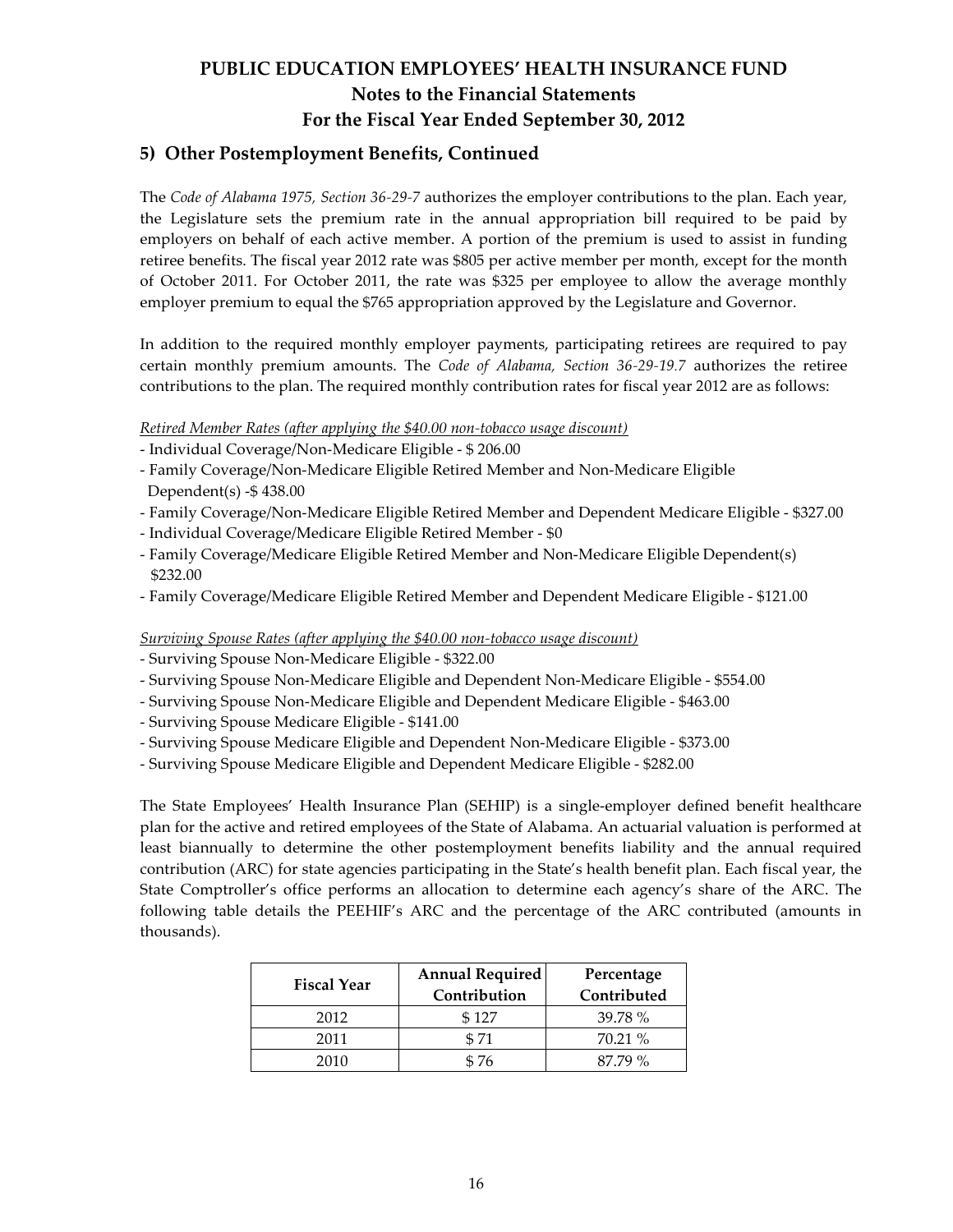# PUBLIC EDUCATION EMPLOYEES' HEALTH INSURANCE FUND Notes to the Financial Statements For the Fiscal Year Ended September 30, 2012

### 6) Pension Plan for the PEEHIF Employees

The employees of the PEEHIF participate in the Teachers' Retirement System of Alabama (TRS), a cost-sharing multiple-employer public employee retirement plan administered by the Retirement Systems of Alabama (RSA). Contributions to the plan were made in accordance with actuarially determined contribution requirements. The Schedule of Employer Contributions is shown below (amounts in thousands).

| <b>Fiscal Year</b> | <b>Annual Required</b><br>Contribution | Percentage<br>Contributed |  |  |  |
|--------------------|----------------------------------------|---------------------------|--|--|--|
| 2012               | \$155                                  | 100.00 %                  |  |  |  |
| 2011               | \$206                                  | 100.00 %                  |  |  |  |
| 2010               | \$220                                  | 100.00 %                  |  |  |  |